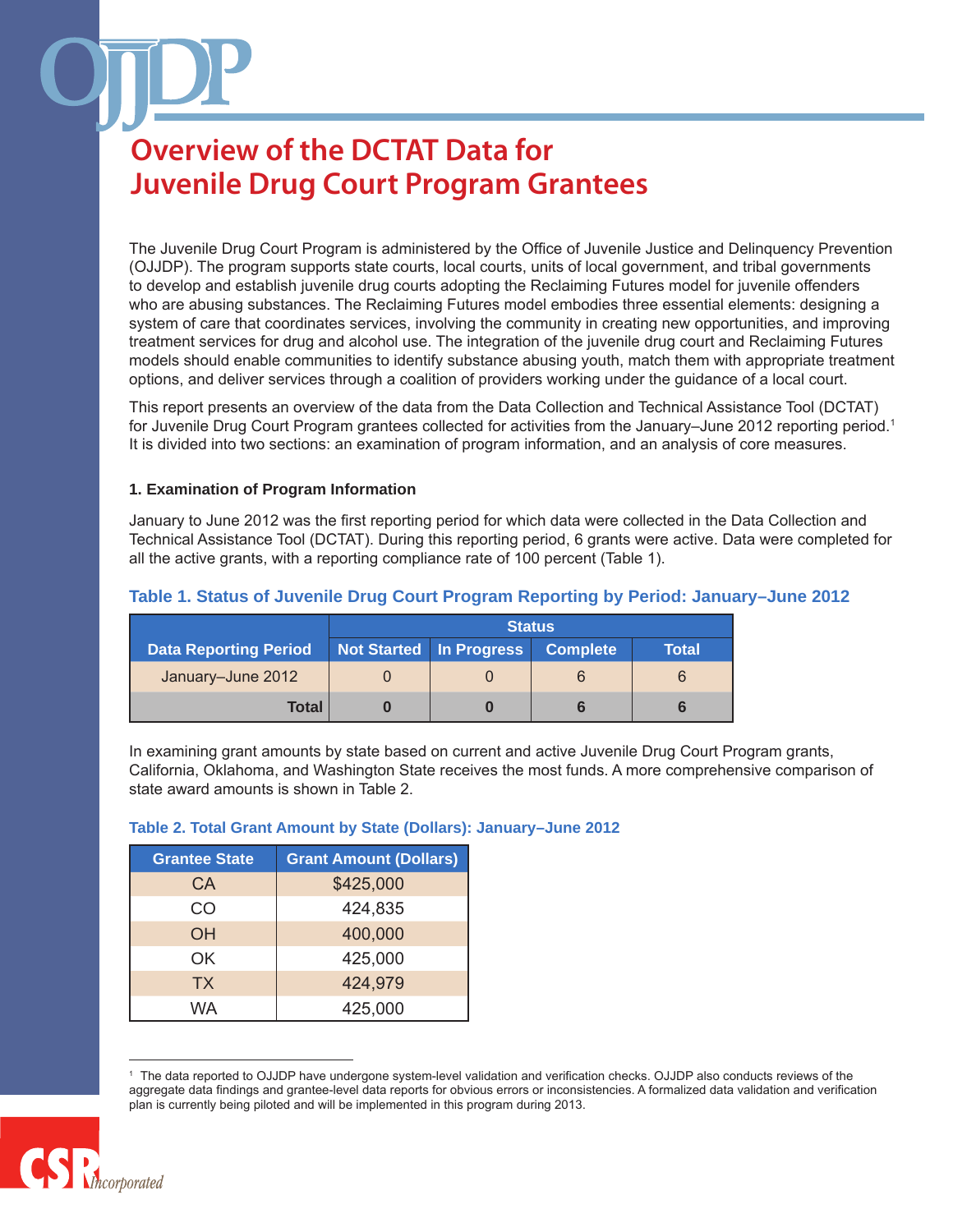Analysis of implementing agencies for this period revealed that 50 percent of the programs were implemented by units of local government (*n*=3). Juvenile justice organizations followed at 33 percent *(n*=2). (See Figure 1).



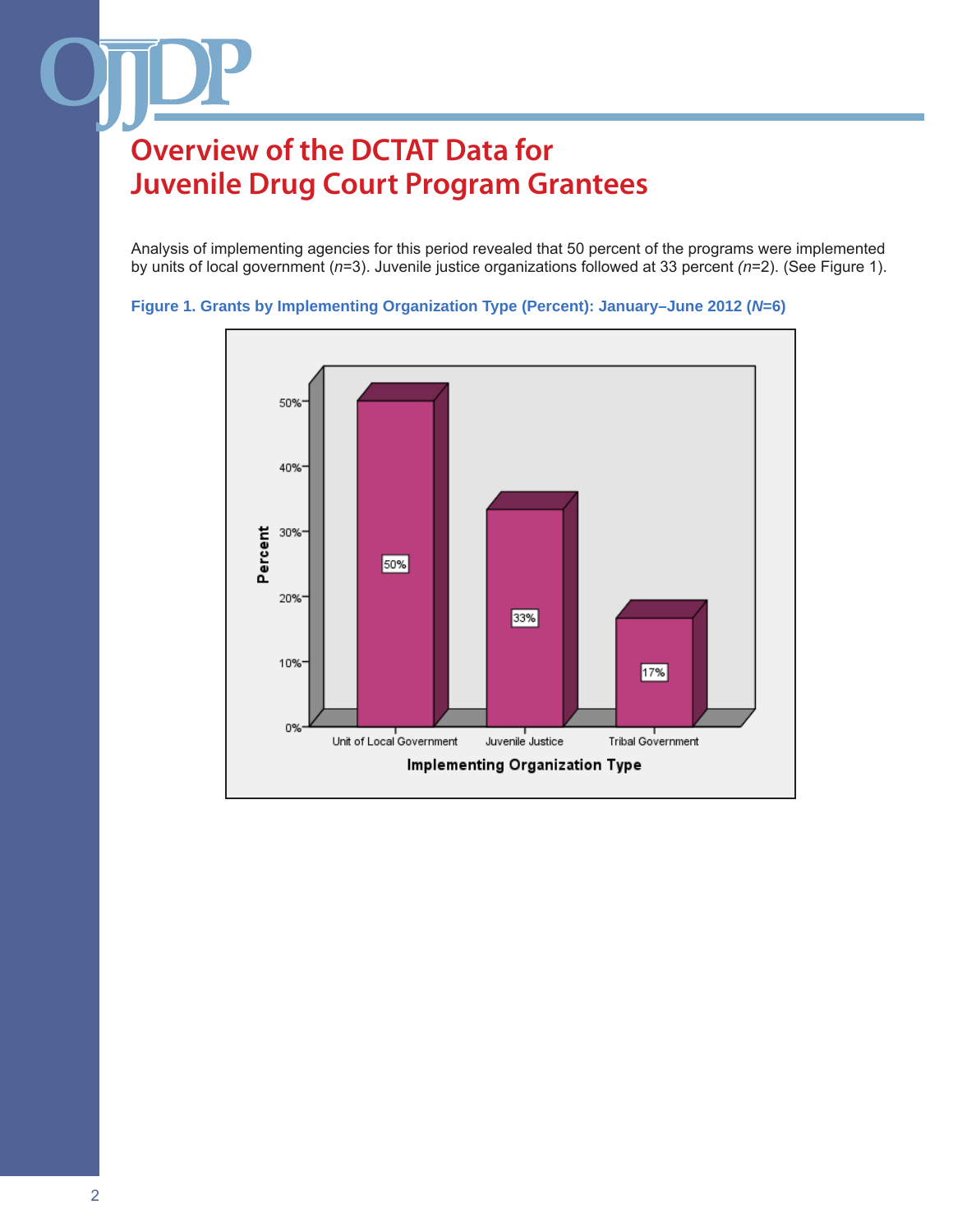Table 3 provides an aggregate of demographic data during the January–June 2012 reporting period. More specifically, the numbers represent the population actually served by Juvenile Drug Court program grantees during their project period. Targeted services include any services or approaches specifically designed to meet the needs of the population (e.g., gender-specific, culturally based, developmentally appropriate services).

#### **Table 3. Target Population: January–June 2012**

|                        | <b>Population</b>                          | <b>Grantees Serving Group</b><br><b>During Project Period</b> |
|------------------------|--------------------------------------------|---------------------------------------------------------------|
| <b>RACE/ETHNICITY</b>  | American Indian/Alaskan Native             | 2                                                             |
|                        | Asian                                      | 1                                                             |
|                        | <b>Black/African American</b>              | 5                                                             |
|                        | Hispanic or Latino (of Any Race)           | 5                                                             |
|                        | Native Hawaiian and Other Pacific Islander | $\mathbf{0}$                                                  |
|                        | Other Race                                 | 2                                                             |
|                        | White/Caucasian                            | $\overline{7}$                                                |
|                        | Youth Population Not Served Directly       | 0                                                             |
| <b>JUSTICE SYSTEM</b>  | At-risk Population (No Prior Offense)      | $\overline{4}$                                                |
| <b>STATUS</b>          | First-time Offenders                       | 5                                                             |
|                        | <b>Repeat Offenders</b>                    | 5                                                             |
|                        | Sex Offenders                              | $\mathbf{0}$                                                  |
|                        | <b>Status Offenders</b>                    | 3                                                             |
|                        | <b>Violent Offenders</b>                   | $\mathbf{0}$                                                  |
|                        | Youth Population Not Served Directly       | $\mathbf 0$                                                   |
| <b>GENDER</b>          | Male                                       | $6\phantom{1}6$                                               |
|                        | Female                                     | 6                                                             |
|                        | Youth Population Not Served Directly       | $\Omega$                                                      |
| <b>AGE</b>             | $0 - 10$                                   | $\mathbf{0}$                                                  |
|                        | $11 - 18$                                  | 5                                                             |
|                        | Over 18                                    | $\mathbf{1}$                                                  |
|                        | Youth Population Not Served Directly       | $\mathbf 0$                                                   |
| <b>GEOGRAPHIC AREA</b> | Rural                                      | $\overline{4}$                                                |
|                        | Suburban                                   | 0                                                             |
|                        | <b>Tribal</b>                              | $\Omega$                                                      |
|                        | Urban                                      | 2                                                             |
|                        | Youth Population Not Served Directly       | $\mathbf 0$                                                   |
| <b>OTHER</b>           | <b>Mental Health</b>                       | 4                                                             |
|                        | <b>Substance Abuse</b>                     | 6                                                             |
|                        | Truant/Dropout                             | 2                                                             |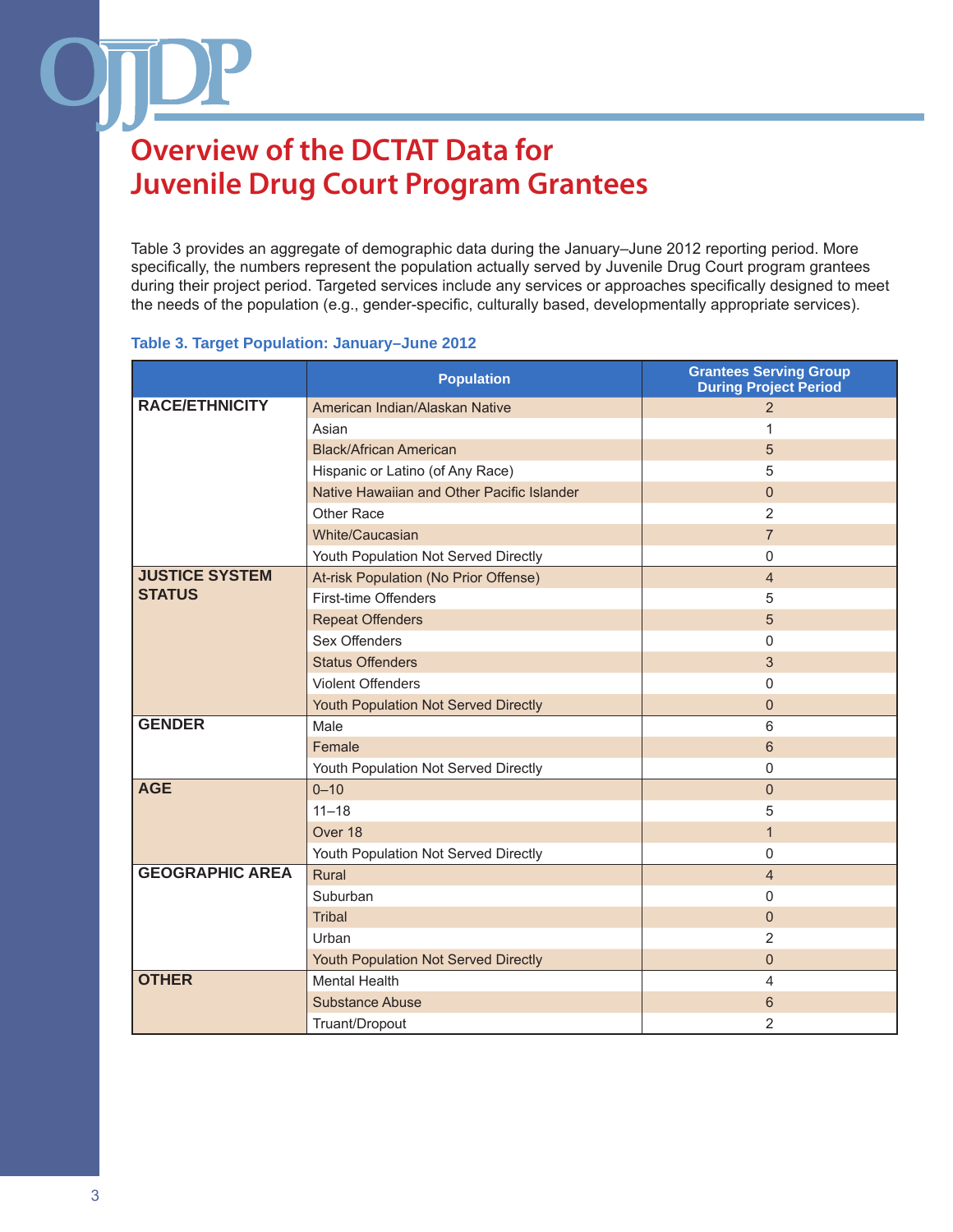### **2. Analysis of Core Measures**

During the January–June 2012 reporting period, 100 percent of grantees implemented evidence-based programs and practices. More than \$2 million (\$2,524,814) was spent implementing evidence-based programs during this reporting period.

In all, 313 youth participants were served in various programs funded by the Juvenile Drug Court Program grant. Of that number, approximately 40 percent completed the defined program requirements. Data are collected on the number of youth who demonstrate a positive change for a targeted behavior in each reporting period. Target behaviors measure a positive change in behavior among program participants. Tables 4 and 5 show a list of measures for which grantees were required to evaluate performance and track data for certain target behaviors in each program category. The tables list both short-term (Table 4) and long-term (Table 5) percentages for the specified target behavior in all program categories for January–June 2012.

Table 4 shows that 51 percent of program youth exhibited a desired short-term change in the targeted behavior.

| <b>Target Behavior</b>                           | <b>Youth Receiving</b><br><b>Services for Target</b><br><b>Behavior</b> | <b>Youth with Noted</b><br><b>Behavioral Change</b> | <b>Percentage of Youth</b><br>with Noted Behavioral<br><b>Change</b> |
|--------------------------------------------------|-------------------------------------------------------------------------|-----------------------------------------------------|----------------------------------------------------------------------|
| Social Competence                                | 36                                                                      | 29                                                  | 81                                                                   |
| <b>School Attendance</b>                         | 36                                                                      | 33                                                  | 92                                                                   |
| <b>High School Completion</b>                    | 36                                                                      | 4                                                   | 11                                                                   |
| <b>Family Relationships</b>                      | 36                                                                      | 16                                                  | 44                                                                   |
| <b>Antisocial Behavior</b>                       | 36                                                                      | 4                                                   | 11                                                                   |
| <b>Substance Use</b>                             | 334                                                                     | 176                                                 | 53                                                                   |
| <b>Cultural Skill Building/Cultural</b><br>Pride | 9                                                                       |                                                     | 78                                                                   |
| <b>Total</b>                                     | 523                                                                     | 269                                                 | 51                                                                   |

### **Table 4. Short-term Performance Data on Target Behaviors: January–June 2012**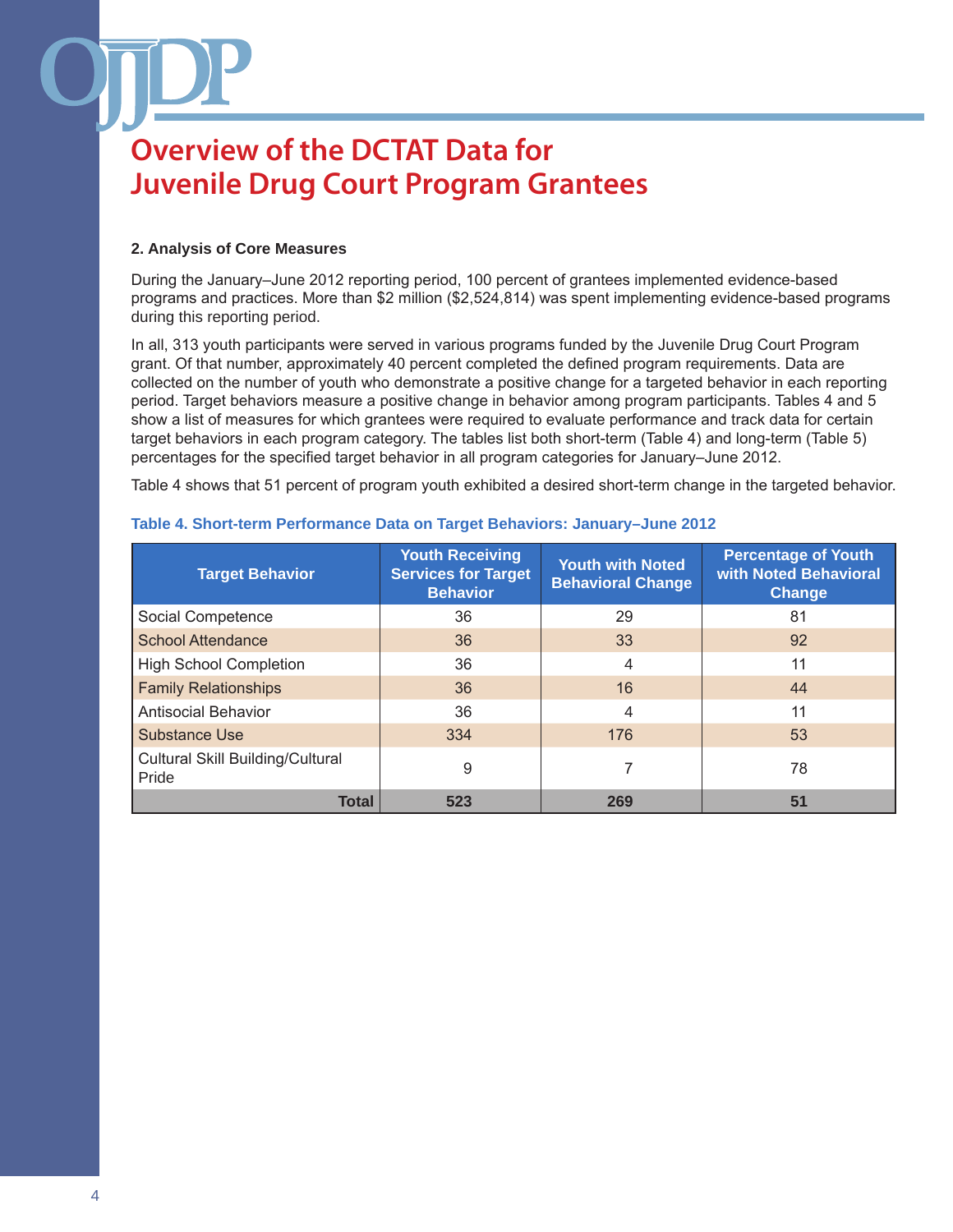Table 5 lists long-term percentages for specified target behaviors in all program categories for January– June 2012. Long-term outcomes (Table 5) are measured 6–12 months after a youth leaves or completes the program. Overall, 66 percent of program youth exhibited a positive behavior change 6–12 months postprogram.

| <b>Target Behavior</b>                           | <b>Youth Receiving</b><br><b>Services for Target</b><br><b>Behavior</b> | <b>Youth with Noted</b><br><b>Behavioral Change</b> | <b>Percentage of Youth</b><br>with Noted Behavioral<br><b>Change</b> |
|--------------------------------------------------|-------------------------------------------------------------------------|-----------------------------------------------------|----------------------------------------------------------------------|
| Social Competence                                | 12                                                                      | 9                                                   | 75                                                                   |
| <b>School Attendance</b>                         | 12                                                                      | 12                                                  | 100                                                                  |
| <b>High School Completion</b>                    | 12                                                                      | 3                                                   | 25                                                                   |
| <b>Family Relationships</b>                      | 7                                                                       | 2                                                   | 29                                                                   |
| <b>Antisocial Behavior</b>                       | ⇁                                                                       |                                                     | 14                                                                   |
| <b>Substance Use</b>                             | 99                                                                      | 73                                                  | 74                                                                   |
| <b>Cultural Skill Building/Cultural</b><br>Pride | 5                                                                       | 2                                                   | 40                                                                   |
| <b>Total</b>                                     | 154                                                                     | 102                                                 | 66                                                                   |

#### **Table 5. Long-term Direct Service Prevention Data on Target Behaviors: January–June 2012**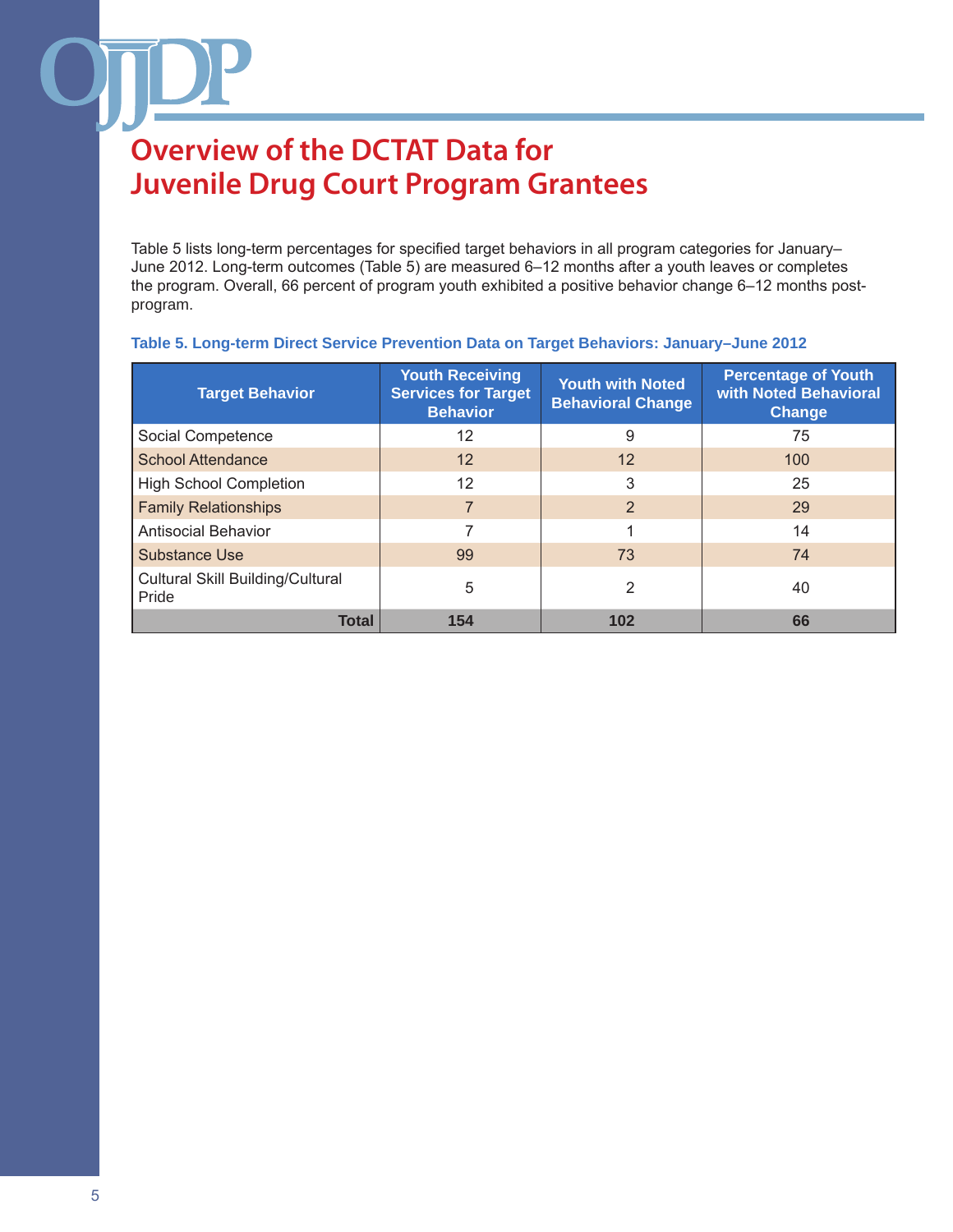Technical violations and actual new adjudications are measured separately to allow for a better understanding of the population being served by the grant. Short-term technical violations are expected to be significant in drug court programs, because participants are treated for addictions. As shown in Table 6, 304 youth were tracked for technical violations. Of those, 87 were committed to a juvenile residential facility and 97 received some other sentence as a result of a technical violation during the reporting period.

Long-term measurement of technical violations revealed that 63 youth who exited the program 6–12 months earlier were tracked for technical violations during the reporting period. Of those, 4 were committed to a juvenile residential facility and 1 was sentenced to adult prison.

### **Table 6. Technical Violation Performance Measures: January–June 2012**

| <b>Technical Violation Performance Measure</b>                                                                                                                                                | <b>Youth</b>   | <b>Percent</b>  |
|-----------------------------------------------------------------------------------------------------------------------------------------------------------------------------------------------|----------------|-----------------|
| Number of program youth who were committed to a juvenile resi-<br>dential facility as a result of a technical violation during the report-<br>ing period (short-term outcome)                 | 87             | 28              |
| Number of youth who were sentenced to adult prison as a result<br>of a technical violation during the reporting period                                                                        | $\overline{0}$ | $\overline{0}$  |
| Number of youth who received some other sentence as a result<br>of a technical violation during the reporting period                                                                          | 97             | 32              |
| Number of program youth tracked for technical violations during<br>the reporting period                                                                                                       | 304            | n/a             |
| <b>Total</b>                                                                                                                                                                                  | 184/304        | 61              |
| Number of program youth who exited the program 6-12 months ago<br>and were committed to a juvenile residential facility as a result of a tech-<br>nical violation during the reporting period | $\overline{4}$ | $6\phantom{1}6$ |
| Number of youth who exited the program 6–12 months ago and were<br>sentenced to adult prison as a result of a technical violation during the<br>reporting period                              | 1              | $\overline{2}$  |
| Number of youth who exited the program 6-12 months ago and re-<br>ceived some other sentence as a result of a technical violation during<br>the reporting period                              | $\overline{0}$ | $\overline{0}$  |
| Number of program youth who exited the program 6–12 months ago<br>and were tracked for technical violations during the reporting period                                                       | 63             | n/a             |
| <b>Total</b>                                                                                                                                                                                  | 5/63           | 8               |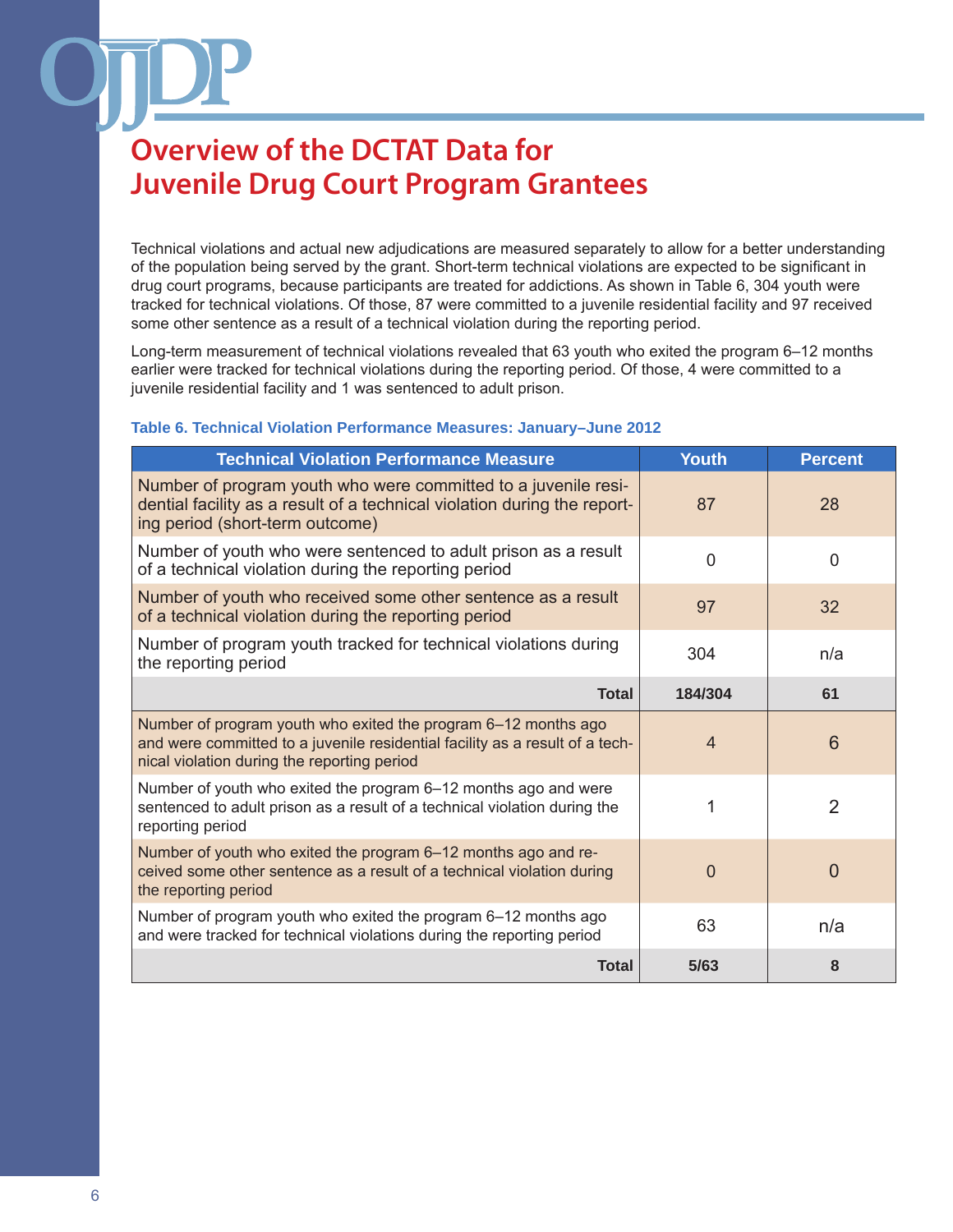As shown in Table 7, of the 304 program youth who were tracked for adjudications during the reporting period, 33 (11 percent) were committed to a juvenile residential facility as the result of a new adjudication. Moreover, 2 were sentenced to adult prison, and 17 were given some other sentence during the reporting period.

Long-term recidivism showed that 63 youth had exited the program 6–12 months earlier and were tracked for new adjudications during the reporting period. Of those, 8 (12 percent) were recommitted to a juvenile residential facility, 2 were sentenced to adult prison, and 2 were given some other sentence as the result of a new adjudication.

### **Table 7. Recidivism Performance Measures: January–June 2012**

| <b>Recidivism Performance Measure</b>                                                                                                                                                      | <b>Youth</b>   | <b>Percent</b>  |
|--------------------------------------------------------------------------------------------------------------------------------------------------------------------------------------------|----------------|-----------------|
| Number of program youth who were committed to a juvenile<br>residential facility as the result of a new adjudication during the<br>reporting period (short-term outcome)                   | 33             | 11              |
| Number of youth sentenced to adult prison as the result of a new<br>adjudication during the reporting period                                                                               | $\overline{2}$ | $<$ 1           |
| Number of youth given some other sentence as the result of a<br>new adjudication during the reporting period                                                                               | 17             | $6\phantom{1}6$ |
| Number of program youth tracked for adjudications during the<br>reporting period                                                                                                           | 304            | n/a             |
| <b>Total</b>                                                                                                                                                                               | 52/304         | 17              |
| Number of program youth who exited the program 6-12 months ago<br>and were recommitted to a juvenile residential facility as a result of a<br>new adjudication during the reporting period | 8              | 12              |
| Number of youth who exited the program 6-12 months ago and were<br>sentenced to adult prison as the result of a new adjudication during the<br>reporting period                            | $\overline{2}$ | 3               |
| Number of youth who exited the program 6-12 months ago and were<br>given some other sentence as the result of a new adjudication during<br>the reporting period                            | $\overline{2}$ | 3               |
| Number of program youth who exited the program 6-12 months ago<br>and were tracked for new adjudications during the reporting period                                                       | 63             | n/a             |
| <b>Total</b>                                                                                                                                                                               | 12/63          | 19              |